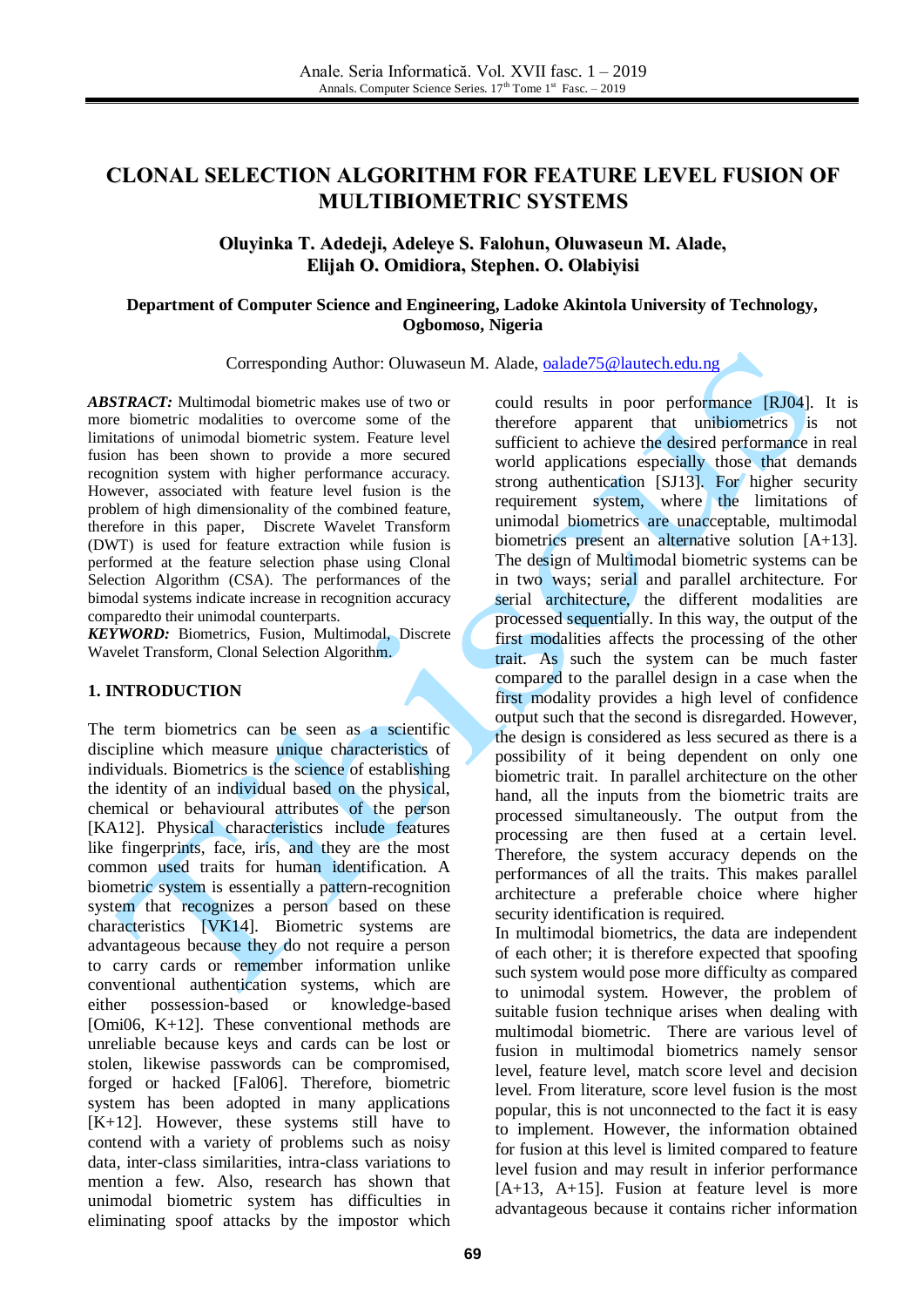about the image, thus it is believed to contribute to better recognition accuracy of the system.

## **2. RELATED WORKS**

Unimodal biometric systems that are based on utilizing a single biometric trait often face practical limitations that negatively influence their overall performance. This is expected due to a variety of reasons such as noisy data, intra-class variability, low distinctiveness, non-universality and unacceptable error rates due the nature of the biometric traits. Multibiometrics, that is the integration of more than one sources of biometric information for accurate authentication, is often seen as a way to solve some of the aforementioned limitations. In this direction, many researchers have worked on different fusion approaches both at the pre-mapping stage and post-mapping stage.

[F+04] combined face and palmprint for recognition, which are both image based by concatenating the features extracted using Principle Component Analysis (PCA) and Independent Component Analysis (ICA) with the nearest neighbor classifier (NNC) and support vector machine (SVM) as the classifier. [W+09] proposed complex vector as the fusion technique of face and iris after the implementation of z-score normalization whereby classifier is Fisher Discriminant Analysis (FDA) with Equal Error Rate (EER) of 0.07% and 2.9% for Olivetti Research Laboratory (ORL) and Yale's database respectively.

[R+06] implemented face and fingerprint bimodal system with Scale Invariant Feature Transform Features (SIFT) applied for face feature extraction and minutiae matching technique for fingerprint. The features are fused by simple concatenation while Delaunay triangulation technique is applied as the matching algorithm with an accuracy of 97.41%.  $[K+12]$  presented a multimodal framework based on face and ear modalities. The features were extracted using Haar wavelet and Scale Invariant Feature Transform (SIFT). Integration of their ranks was done with modified Borda count and Logistic regression method. According to their report, logistic regression gave a better result. [NP13] developed a multimodal biometric system using iris and ear, features were extracted from both modalities using Principal Component Analysis and the features were normalized and concatenated. The system showed an improvement over unimodal systems, attaining 93% success rate. [K+12] proposed a multimodal biometric system that combines the recognition of the face and both irises to enhance the performance based on Support Vector Machine. Their results showed that the proposed system performs better than face and irises in

isolation, and it was also discovered that both irises differ in their performances; hence, could be treated as different biometrics. Intramodal feature level fusion of texture and line features of palmprint was carried by Krishneswari and Arumugam [KA12] using PSO based technique. The resulting feature vector was further reduced via PCA. Experimental results illustrated that the feature level fusion improves the recognition accuracy significantly. A modified GA was employed by [A+13] to maintain feature balance in the feature fusion of face and signature.

# **III. RESEARCH METHODOLOGY**

The process flow of the bimodal system is shown in Figure 1. The process flow shows the training and testing phases. In the training phase, there are two biometric image databases which store the two biometric templates to be used in the recognition process. The next component is the preprocessing component where each of the traits is preprocessed to improve the image quality and at the same time, normalize the images for uniformity. The preprocessed image is then fed into the feature extraction component where discriminating features are extracted using DWT. The DWT coefficient from each image is then converted to feature vectors for fusion in the next component using CSA. The fused features are afterwards saved for comparison. On the other hand, the testing phase involves the enrollment of the user where the desired biometric traits are acquired. The acquired traits were preprocessed independently. Features were extracted

and fused as explained above. The fused feature vector is then compared with the fused feature vector in the training database by measuring the Euclidean distance between the two vectors in a component connecting the training and testing phase.

# **A. Data Acquisition**

Majority of publicly available databases are captured in controlled environments and their images were tailored towards a specific need of an algorithm. However, the performances of biometric systems fluctuate when datasets used to benchmark the algorithms changes due to differences in the condition under which the images were captured. This necessitates the need for a database that was not captured under a controlled environment. Therefore, the images (faces, fingerprints and irises) used in this work were acquired from one hundred and fiftyfour (154) randomly selected students and staff of Ladoke Akintola University of Technology (LAUTECH). This collection forms a rare non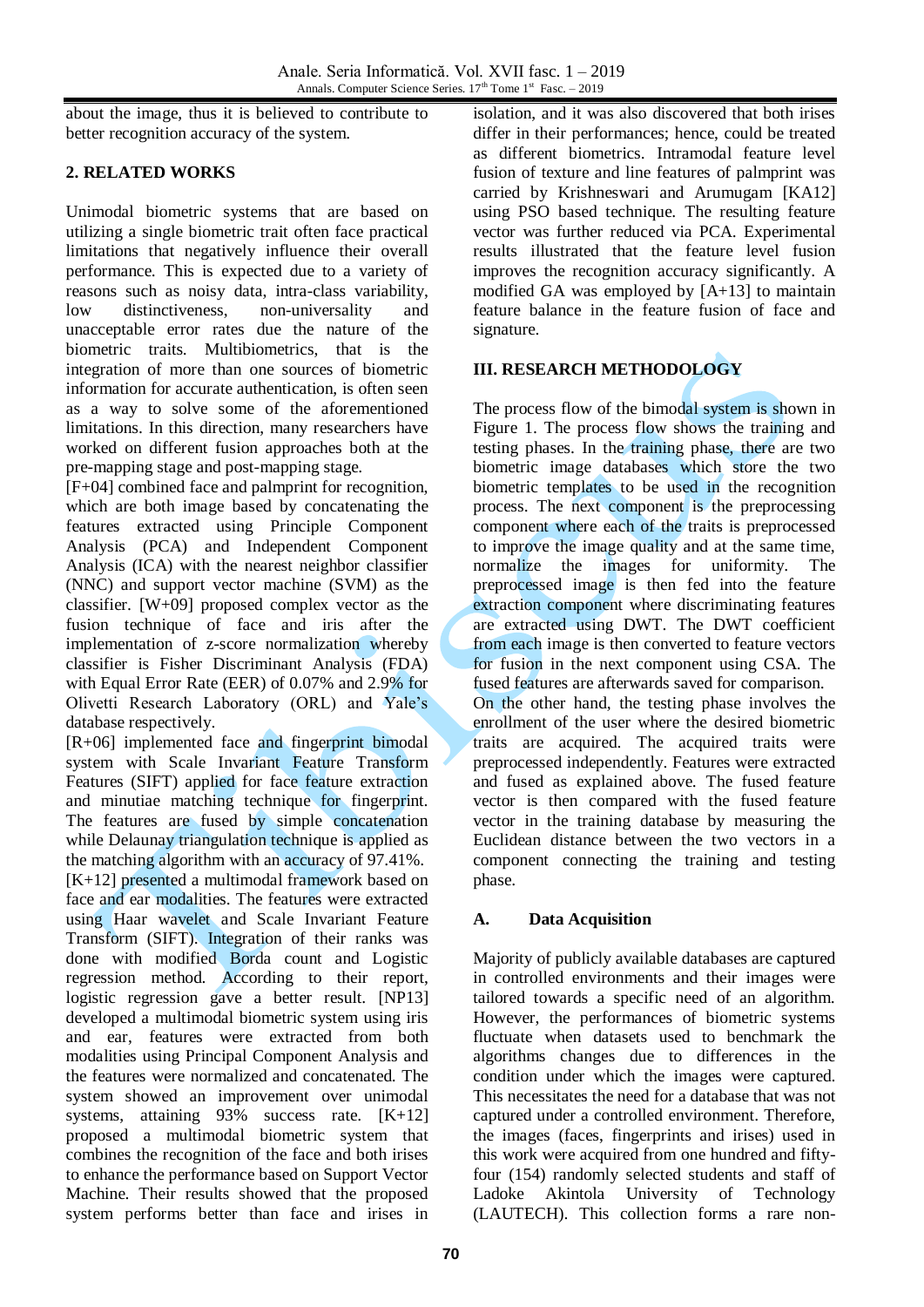chimeric multimodal dataset. The images were captured though in the software laboratory of the Department of Computer Science and Engineering but not under a controlled environment. The acquisition of faces and eye images was done with CMITECH iris camera while fingerprints were acquired using digital persona fingerprint scanner. There are 6 different images per biometric trait per subject. The facial images were all taken in frontal position with little variations in expression and illumination. However, there are variations in the distance between the subject and the camera.



**Figure 1: Process flow of a bimodal biometric system**

### **B. Image Preprocessing**

The image preprocessing involves enhancement of the image. However, before preprocessing, all images were converted to JPEG format using Microsoft Picture Manager. This is done to compress the image so as to reduce the memory consumption during experiments. After conversion, each face image was 57.4Kb, iris was 41Kb and thumbprint was 34.6Kb but the image resolution still remains the same. After this, geometric normalization was done to convert the images to the same resolution since they have different resolution. For face images, the images were first automatically cropped from original size of 720x960 to a reduced size using the Adaboost algorithm. The cropping was done to retain only the face region with the extinction of areas such as ear and fore-head without distortion. The images were then resized to 100x100 pixels for uniformity. Meanwhile for iris and thumbprint images, they were only resized to 100x100 pixel level.

Second, photometric normalization was carried out on the entire image database to eliminate illumination effects, improve contrast, and enhance visual quality and to obtain a uniform histogram of the images. This was done by adopting histogram equalization which enhances the image contrast by transforming the values in an intensity image so that the histogram of the output image matches a specified histogram during normalization [Fal12].

### **Iris Preprocessing**

The preprocessing module for iris includes iris image localization, segmentation and enhancement. Localization involves locating the iris in an eye image while segmentation is the detection and exclusion of occluding eyelids, eyelashes or reflections. Is is also the process of decomposing the images into regions and objects by associating or labeling each pixel with the object that it corresponds to. Circular Hough transform approach was used to deduce the radius and center coordinates of the pupil and iris regions. Normally, irises from different people vary in size, even the irises from a single person, and this difference in size is due to illumination variation, pupil size and distance of the eye from the camera. To compensate for these different conditions and improve the precision of matching, Daugman's rubber sheet model was used which projects the segmented disk into a rectangular region of fixed size. It unwraps the circular region of iris into a rectangular block of constant dimension.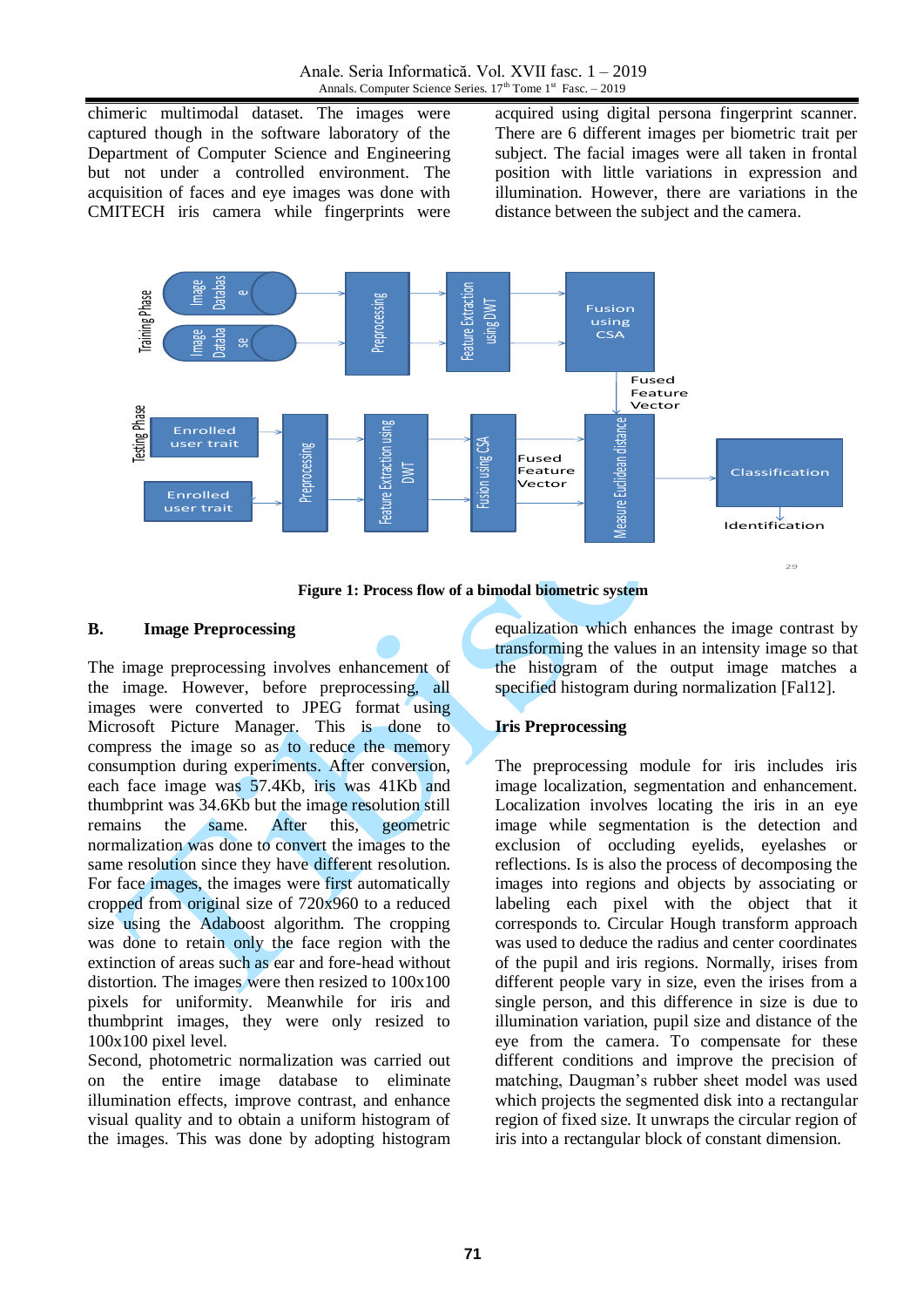Anale. Seria Informatică. Vol. XVII fasc. 1 – 2019 Annals. Computer Science Series.  $17<sup>th</sup>$  Tome  $1<sup>st</sup>$  Fasc.  $-2019$ 



**Figure 3: Sample Fingerprint: (a) Original Thumbprint; (b) Cropped and resized Thumbprint; (c) Histogram Equalized Thumbprint**



**Figure 4: Sample iris image: (a) Original Eye image; (b) Eye image after Segmentation; (c) Normalized Iris image**

### **C. Feature Extraction**

Feature extraction is a special form of dimensionality reduction which contains more information about the original image. This stage describes the extraction of unique characteristics which can represent an image. The goal of feature extraction is to extract a set of features, which can maximize the recognition rate with the least number of elements. Discrete Wavelet Transform (DWT) was adopted for a transformation based feature extraction. A two level decomposition was performed on the preprocessed images. The DWT coefficient matrices extracted forms an efficient representation of the images in a lower dimension space. The output of DWT was converted to feature vector which serves as input to the fusion stage of the multimodal systems.

#### **D. Feature level Fusion**

Biometric fusion is the term used to describe the mechanism for integrating data from two or more traits. It refers to the consolidating of information or evidences presented by multiple biometric sources [JR04]. Feature level fusion can be done either at feature extraction stage or at feature selection stage  $[A+13, A+15]$ . Fusion at the feature selection phase deals with the selection and combination of features to remove redundant and irrelevant features, the objective is to reduce the computational burden of feature concatenation by choosing optimal subsets of features from the original features extracted from each modality. This paper presents an example of feature selection stage fusion using Clonal Selection Algorithm (CSA).

The CSA method is a member of wide category of Nature-Inspired methods for solving optimization problems. It is a special class of Artificial Immune System inspired from the clonal selection principle of AIS. Clonal selection in AIS is the selection of a set of artificial lymphocytes (ALCs) with the highest affinity with non-self pattern [DV02]. Similar to GA, CSA is a population based search algorithm where each individual is referred to as antibody and represents a candidate solution. But instead of crossover operator, it uses cloning operator to construct new generation of candidate solutions. A population of solution is randomly generated; the size of this population depends on the parameter setting of the algorithm. Each antibody's affinity towards the antigen is evaluated and highly fitted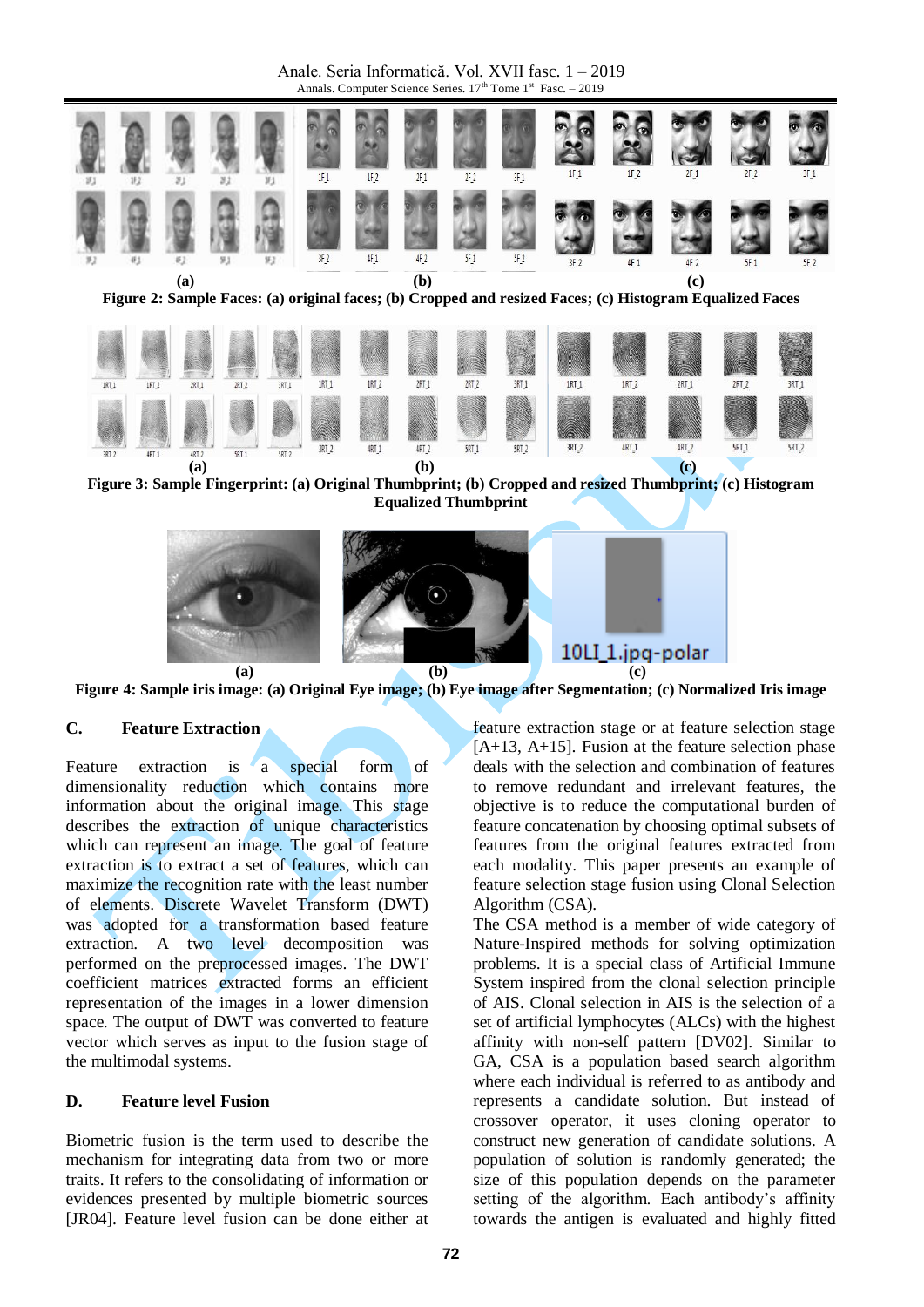antibodies are then selected for cloning. The cloned antibodies are mutated to increase the diversity in the population, afterwards, their affinities are measured to evolve the next generation. The algorithm is given as follows:

**Step 1**: Initialize the antibody population.

**Step2**: Evaluate the affinity of all individuals.

**Step 3**: Select the best candidates from population

- (a) Sort the antibodies by their affinity values
- (b) Select the best antibodies.

**Step 4**: Clone the best antibodies.

**Step 5**: Mutate the clones and produce a new population.

**Step 6**: Evaluate the affinity of each antibody in the new

population.

**Step 7**: Repeat steps 3 through 6 until the stopping criteria is

met.

#### **Affinity function**

The affinity function is associated with each antibody and it represents the quality of the solution. The goal of multimodal system is to reduce interclass similarities and increase intra-class similarities. Therefore, the affinity function used in this paper was adopted from the work of Aly, Onsi, Salama and Mahmoud [A+13]. The main objectives of the affinity function are:

(i) Maximize the between-class scatter  $(S_b)$ among the different classes.

(ii) Minimize the within-class scatter  $(S_w)$  in the same class.

(iii) Improve the recognition rate of the system. Suppose there are *C* classes,  $y_i$  is the  $i^{th}$  vector,  $M_i$ the number of samples within class i, where  $i = 1, 2$ , ...C.  $\mu_i$  the mean vector of class I, and  $\mu$  be the total mean vector of samples. The within-class scatter matrix is represented as:

$$
S_{w} = \sum_{i=1}^{c} \sum_{j=1}^{M_{i}} (\mathbf{y}_{i} - \mu_{i}) (\mathbf{y}_{i} - \mu_{i})^{T}
$$
 (1)

While the between-class matrix is given as:

$$
S_b = \sum_{i=1}^{c} (\mu_i - \mu)(\mu_i - \mu)^T
$$
 (2)

Where  $\mu = \frac{1}{c} \sum_{i=1}^{c}$ 

Finally, the affinity function is computed by maximizing the between-class scatter matrix while minimizing the within-class scatter and is performed by:

Affinity function = maximize 
$$
\frac{\det(S_b)}{\det(S_w)}
$$
 (3)

This CSA based fusion technique combines the two feature vectors into a single feature without concatenation. Therefore, rather than adding up of dimensions from the two feature sets which results by concatenation, this technique combines them to reduce the feature space. The reduced vector is classified using Euclidean distance measure and Nearest neighbor classifier.

The bimodal systems presented in this paper was developed, trained and tested using MATLAB version 12 with a system specification of 1.80GHz processor, 500GB of HDD (hard disk drive), 4GB of RAM, and 64 bit operating system on window 7 platforms.

#### **IV. EXPERIMENTAL RESULTS AND DISCUSSIONS**

Three bimodal biometric systems were developed in this work, they are Iris-Fingerprint (IR-FI), Face-Iris (FA-IR) and Face-Fingerprint (FA-FI) biometric systems. Features were extracted separately from each of the biometric traits and fusion of the features was done using CSA. The performance metrics employed for evaluation are Recognition Accuracy, Average training time and average recognition time. Each of the systems was trained with a total of eight hundred (800) images while four hundred (400) images were used for testing which implies that 60% of the dataset were used for training.. The summary of results obtained is shown in Table 1.

| Table 1: Summary of Experimental Results |                      |                              |                            |
|------------------------------------------|----------------------|------------------------------|----------------------------|
| <b>Biometric System</b>                  | Recognition Accuracy | <b>Average Training Time</b> | <b>Average Recognition</b> |
|                                          | (%)                  |                              | Time(s)                    |
| IR-FI                                    | 89.50                | 5.35                         | 3.81                       |
| FA-IR                                    | 89.63                | 10.08                        | 4.91                       |
| FA-FI                                    | 88.25                | 8.39                         | 4.07                       |

#### **Table 1: Summary of Experimental Results**

The results of the experiments carried out are summarized as shown in Table 1. The second column of the table shows the recognition accuracy of the systems. Face-Iris bimodal system has the highest recognition accuracy of 89.63% when 60% of the dataset was used for training while the least accuracy was recorded with Face-Fingerprint bimodal system. This result implies that high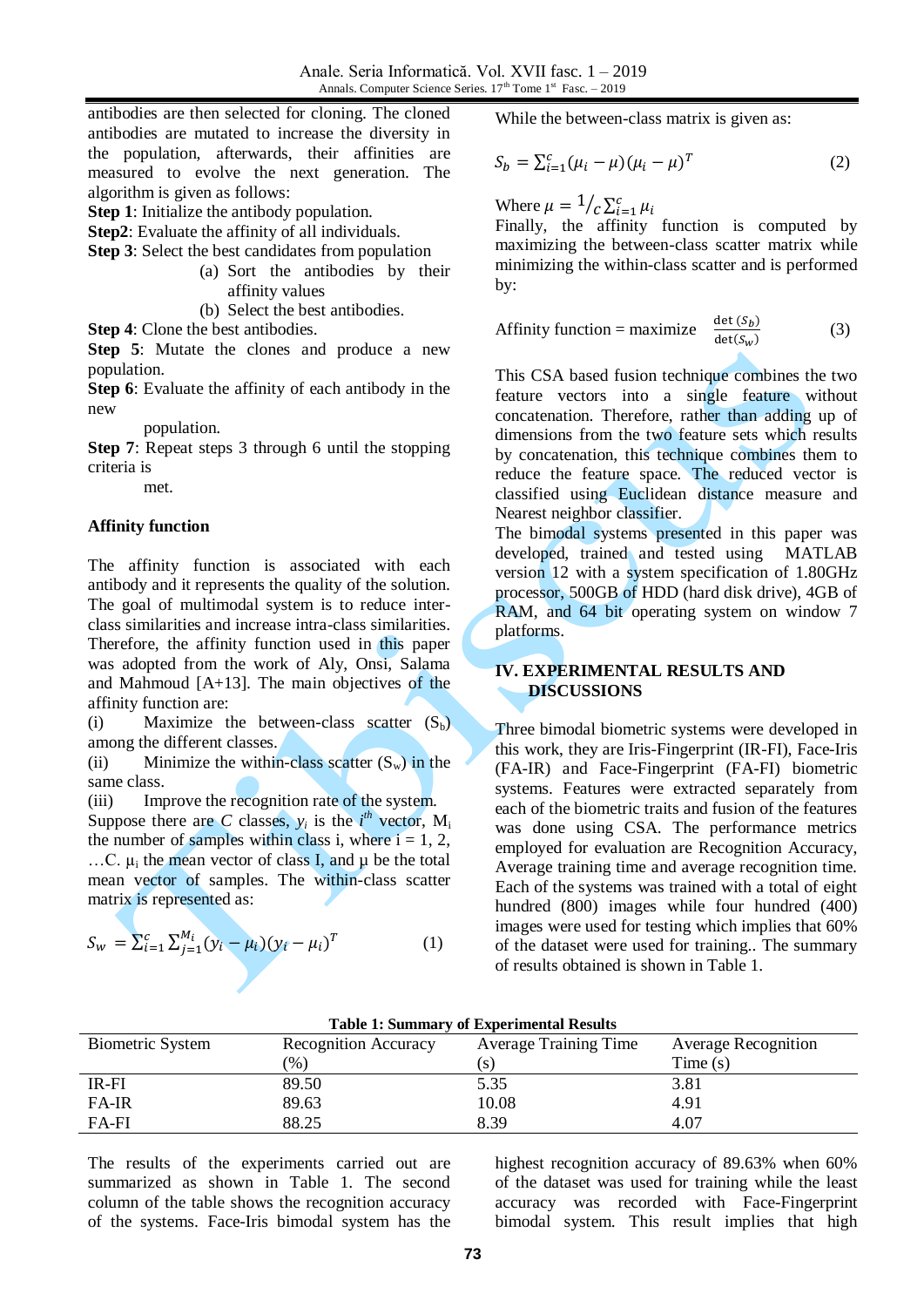discriminating features contained in iris, when combined with features from other biometric traits will enhance the recognition accuracy of the system than face and fingerprint.

The results for the average training time indicate that Iris-Fingerprint (IR-FI) bimodal system has the least training time while the highest training time was recorded with the Face-Iris (FA-IR) system. This is

an indication that face contains more features to be trained followed by iris. Similarly, the average recognition time follows the same trend.

Lastly, the accuracies of the systems are then compared with their unimodal counterparts under the same condition as reported in [A+18]. The comparison is given in Table 2.

| Table 2: Comparison with unimodal systems |                              |                            |  |  |
|-------------------------------------------|------------------------------|----------------------------|--|--|
| <b>Recognition Accuracy</b>               | <b>Average Training Time</b> | <b>Average Recognition</b> |  |  |
| $(\%)$                                    | (s)                          | Time(s)                    |  |  |
| 83.33                                     | 5.84                         | 5.11                       |  |  |
| 85.50                                     | 3.65                         | 3.05                       |  |  |
| 82.75                                     | 1.27                         | 1.28                       |  |  |
| 89.50                                     | 5.35                         | 3.81                       |  |  |
| 89.63                                     | 10.08                        | 4.91                       |  |  |
| 88.25                                     | 8.39                         | 4.07                       |  |  |
|                                           |                              |                            |  |  |

From table 2, the accuracy of Face is 83.33%, Iris is 85.50% and 82.75% for fingerprint recognition system. The comparison with unimodal is done in order to see how important the implementation of multimodal biometric system as an alternative to overcome the limitations of unimodal systems. From the results, it is observed that all the bimodal systems have higher recognition accuracy compared to their respective unimodal counterparts. This implies that combining two or more modalities can improve the performance of a biometric system.

## **CONCLUSION**

In this work, a parallel multimodal biometric system was proposed. The purpose of the research is to overcome the limitations in unimodal biometric system by combining face, iris and fingerprint at feature level. Thus, making it difficult for impostor to fool two different traits at the same time.DWT was used both to reduce the dimension of the images and at the same time extract discriminating features to represent the traits while the features were fused at the feature selection phase using CSA. Fusing at this stage helps in preventing information loss and also ensures that only the most significant information from the modalities are used for classification. The results obtained shows that multimodal biometrics are more efficient than unimodal ones. Future works may be geared towards investigating the effect of training dataset size on recognition accuracy of multimodal systems. Also feature level fusion of multiple instance of the same biometric trait may be researched to see whether the same system performance with multimodal may be achieved.

## **REFERENCES**

[A+12] **Adedeji O. T., Omidiora E. O., Olabiyisi O. S., Adigun A. A.** - *Performance Evaluation of Optimised PCA and Projection Combined PCA methods in Facial Images*. Journal of Computations & Modelling, 2(3), 17- 29, 2012.

- [A+13] **Awang S., Yusof R., Zamzuri M. F., Arfa R.** - *Feature Level Fusion of Face and Signature using a Modified Feature Selection Technique*, International Conference on Signal-Image Technology and Internet-Based Systems, (IEEE-Computer Society): 706-713, 2013.
- [A+15] **Adedeji O. T., Falohun A. S., Alade O. M., Omidiora E. O., Olabiyisi S. O.** - *Development of a Modified Clonal Selection Algorithm for Feature Level Fusion of Multibiometric System*, LAUTECH Journal of Engineering and Technology, 9(2):80-85, 2015.
- [A+16] **Ali M. M. H., Mahale V. H., Yannawar P., Gaikwad A. T.** - *Overview of Fingerprint Recognition Systems*, International Conference on Electrical, Electronics and Optimization Techniques, 2016.
- [A+18] **Adedeji O. T., Falohun A. S., Alade O. M., Omidiora E. O., Olabiyisi S. O.** - *Comparative Analysis of Face, Iris and Fingerprint Recognition Systems*.